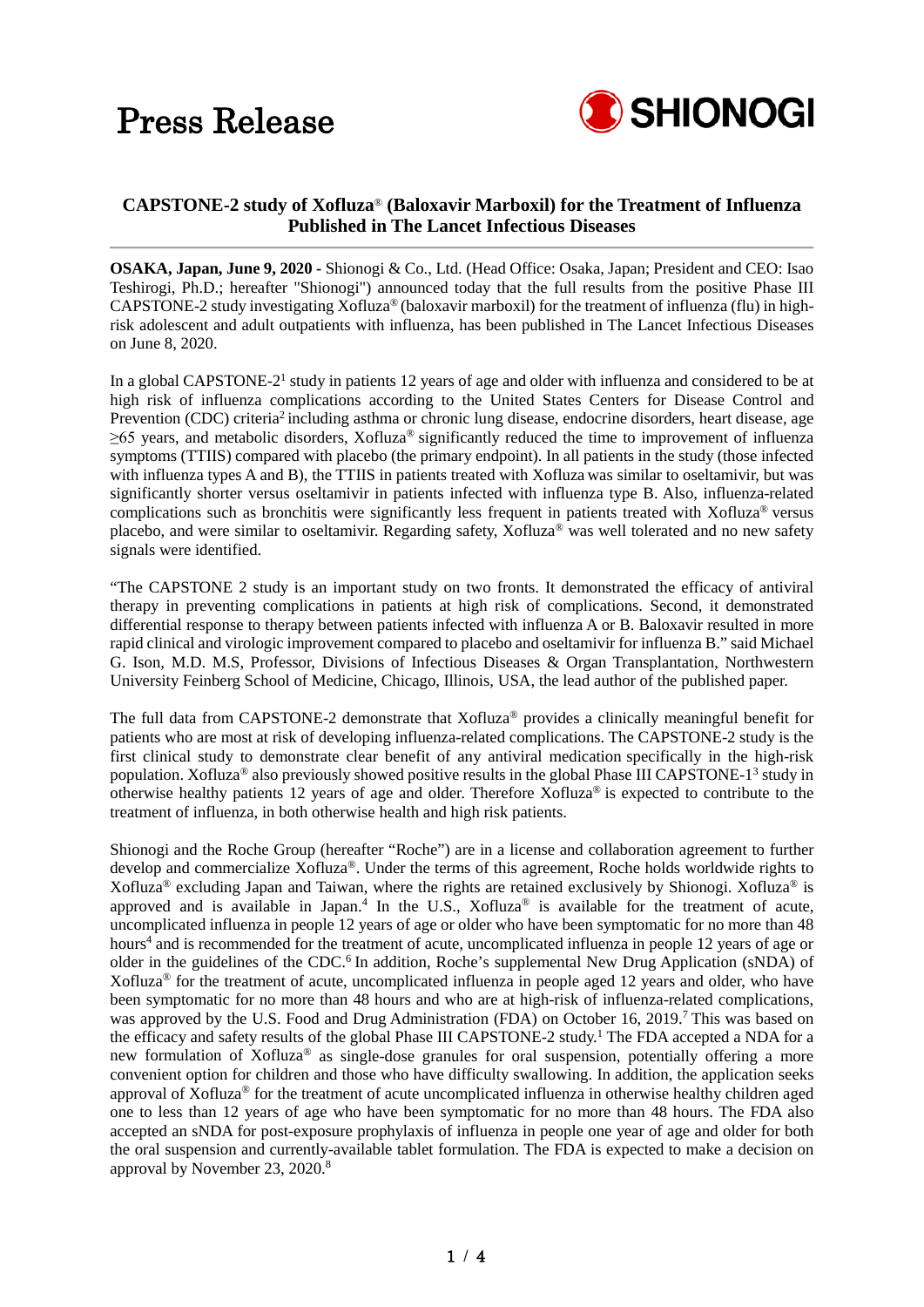## Press Release



Shionogi is committed to "Protect people worldwide from the threat of infectious diseases" as our key focus. We are not limiting ourselves to the research and development of therapeutic medications, but are also focused on the total care of infectious disease through awareness building, prevention and diagnosis and suppression of exacerbation. Shionogi will continue to work diligently to collect and analyze data on the efficacy and safety of Xofluza® and provide information for appropriate use.

### **About the CAPSTONE-2 Study1**

The CAPSTONE-2 study was a phase III, multicenter, randomized, double-blind study that evaluated a single oral dose of Xofluza® compared with placebo and oseltamivir in patients 12 years of age or older who are at a high-risk for influenza-related complications. The study was conducted globally by Shionogi & Co., Ltd. A total of 2,184 participants enrolled in the study were randomly assigned to a single dose of 40 mg or 80 mg of Xofluza® (according to body weight), placebo or 75 mg of oseltamivir twice a day for five days. Among them, 1,163 (53%) patients were confirmed to have influenza virus infection with RT-PCR (influenza virus subtype: 47.9% for A/H3N2, 6.9% for A/H1N1, 41.6% for B). The most common risk factors were asthma or chronic lung disease (39.2%), age ≥65 years (27.4%), endocrine disorders (32.8%), metabolic disorders (13.5%), heart disease (12.7%), and morbid obesity (10.6%). The study was conducted globally by Shionogi. Key results from CAPSTONE-2 are as follows:

- ・ Xofluza® significantly reduced the time to improvement of influenza symptoms (TTIIS, the primary endpoint) versus placebo in people at high-risk of complications from influenza (median time 73.2 hours versus  $102.3$  hours;  $p<0.001$ ).
- In subjects infected with type B virus, the median time to improvement of influenza symptoms was significantly shorter in the Xofluza group compared to the placebo and oseltamivir group (median time 74.6 hours for Xofluza® versus 100.6 hours for placebo and 101.6 for oseltamivir respectively).
- ・ Patients with asthma or chronic lung disease who received Xofluza® had significantly shorter TTIIS than with placebo (median 74.6 hours versus 110.2 hours p=0.004).
- Xofluza<sup>®</sup> significantly reduced the median time to sustained cessation of infectious virus detection versus placebo and oseltamivir. (the median time 48.0 hours for Xofluza, 96.0 hours for placebo and 96.0 hours for oseltamivir; P<0.001)
- ・ Xofluza® significantly reduced the incidence of influenza-related complications versus placebo (2.8% versus  $10.4\%$ ; p<0.05)
- ・ Adverse events reported in adult and adolescent subjects treated with Xofluza® included diarrhea  $(2.7\%)$ , bronchitis (2.9%), nausea (2.7%), sinusitis (1.9%). Xofluza<sup>®</sup> was well-tolerated and no new safety signals were identified.

### **About CAPSTONE-1 Study3**

The CAPSTONE-1 study was a randomized, double-blind, multicenter, parallel-group, placebo and activecontrolled study that enrolled 1,436 otherwise healthy patients 12 years of age and older diagnosed with influenza. In this study, Xofluza<sup>®</sup> significantly reduced the time to alleviation of symptoms compared with placebo (median time; 53.7 hours versus 80.2 hours; p<0.001) and demonstrated clinical efficacy which was not significantly different from that of oseltamivir (median time; 53.5 hours versus 53.8 hours). Xofluza<sup>®</sup> was generally well tolerated with a numerically lower overall incidence of adverse events reported compared with both placebo and oseltamivir (incidence of adverse events; 20.7% for Xofluza®, 24.6% for placebo, 24.8% for oseltamivir). The CAPSTONE-1 and Phase II study results were published in the September 6, 2018 issue of the New England Journal of Medicine.<sup>3</sup>

#### **About Xofluza® (baloxavir marboxil)**

Discovered by Shionogi, Xofluza® has a novel mechanism of action that inhibits cap-dependent endonuclease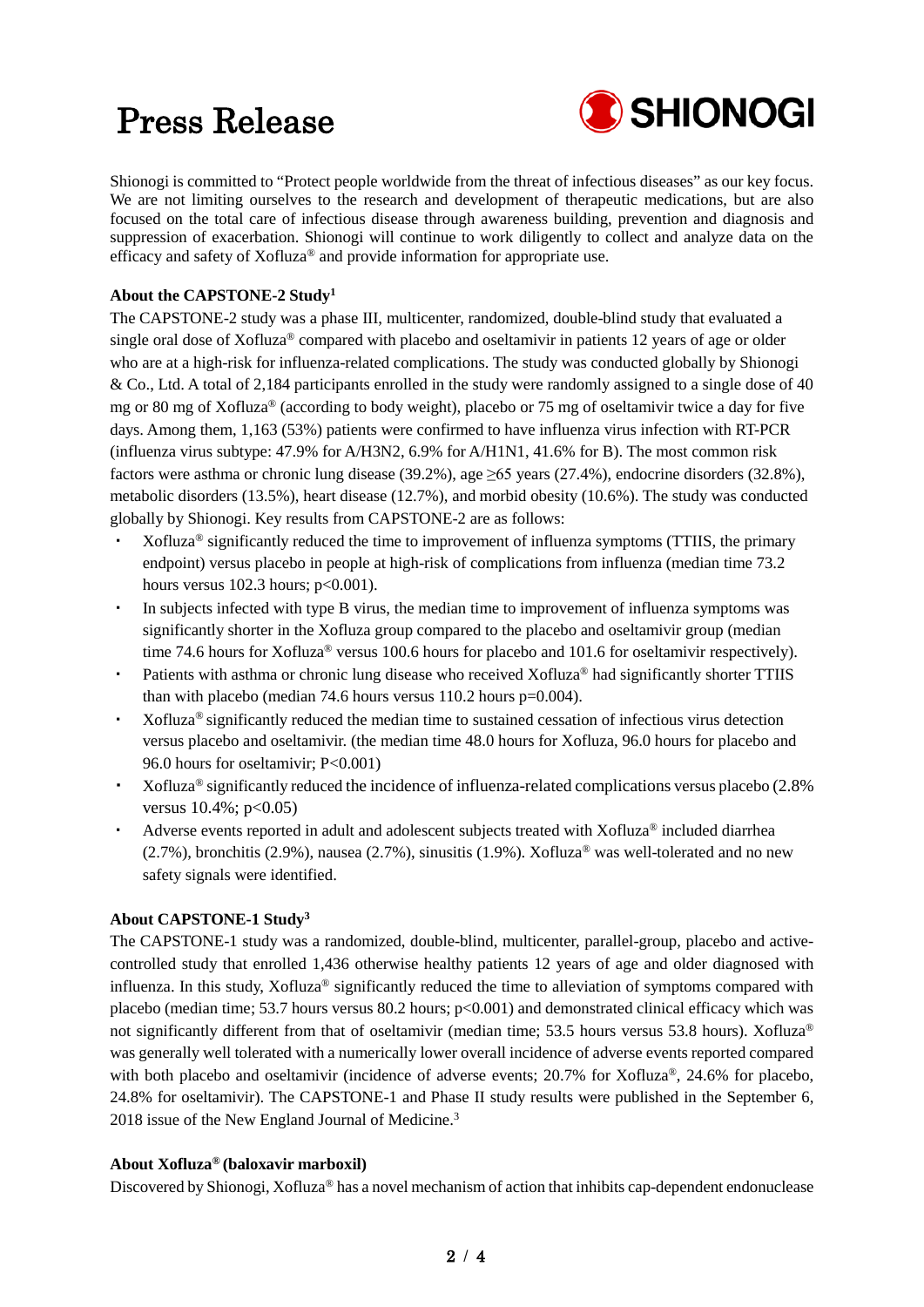# Press Release



in the polymerase acidic (PA) protein (in the United States Prescribing Information, this enzyme is stated as polymerase acidic endonuclease), an enzyme essential for viral replication. The regimen for Xofluza® is a single-oral dose to treat influenza, which is different from all other currently available antiviral treatments. In non-clinical studies, Xofluza® demonstrated an antiviral effect against a wide range of influenza viruses including oseltamivir-resistant strains and avian strains (H7N9, H5N1).<sup>9,10</sup> Xofluza<sup>®</sup> has been reviewed and is currently approved in several countries including Japan and the U.S. For more information about the use in the U.S., please refer to [the Xofluza® website.](https://www.xofluza.com/) Roche is now conducting a phase III development program including children under the age of one year (NCT03653364), and severely ill, hospitalized patients (NCT03684044), as well as to assess the potential to reduce transmission of influenza from an infected person to healthy people (NCT03969212). Shionogi assessed the potential of Xofluza® as a post-exposure prophylaxis treatment to prevent the spread of influenza in adults and children, and submitted a sNDA on October 16, 2019 in Japan<sup>11</sup> and also filed sNDA for Xofluza<sup>®</sup> in Taiwan for the post-exposure prophylaxis of influenza virus infection in adults and children 12 years of age and older on March 31,  $2020^{12}$  based on the positive results from the Phase III BLOCKSTONE study.

### **Forward-Looking Statements**

*This announcement contains forward-looking statements. These statements are based on expectations in light of the information currently available, assumptions that are subject to risks and uncertainties which could cause actual results to differ materially from these statements. Risks and uncertainties include general domestic and international economic conditions such as general industry and market conditions, and changes of interest rate and currency exchange rate. These risks and uncertainties particularly apply with respect to product-related forward-looking statements. Product risks and uncertainties include, but are not limited to, completion and discontinuation of clinical trials; obtaining regulatory approvals; claims and concerns about product safety and efficacy; technological advances; adverse outcome of important litigation; domestic and foreign healthcare reforms and changes of laws and regulations. Also for existing products, there are manufacturing and marketing risks, which include, but are not limited to, inability to build production capacity to meet demand, unavailability of raw materials and entry of competitive products. The company disclaims any intention or obligation to update or revise any forward-looking statements whether as a result of new information, future events or otherwise.*

#### **For Further Information, Contact:**

Corporate Communications Department Shionogi & Co., Ltd. Telephone: +81-6-6209-7885

### **References**

- 1. Michael G. Ison, MD MS et al. Early treatment with baloxavir marboxil in high-risk adolescent and adult outpatients with uncomplicated influenza (CAPSTONE-2): a randomised, placebo-controlled, phase 3 trial. Lancet Infect Dis 2020; published online June 8, 2020: [https://doi.org/10.1016/S1473-3099\(20\)30004-9](https://doi.org/10.1016/S1473-3099(20)30004-9)
- 2. [CDC Criteria](https://www.cdc.gov/flu/highrisk/index.htm) CDC website, People at High Risk For Flu Complications
- 3. [Press release on September 6, 2018](https://www.shionogi.com/content/dam/shionogi/global/news/pdf/2018/e180906.pdf) Baloxavir Marboxil Phase II and III Studies for the Treatment of Influenza Published in the New England Journal of Medicine